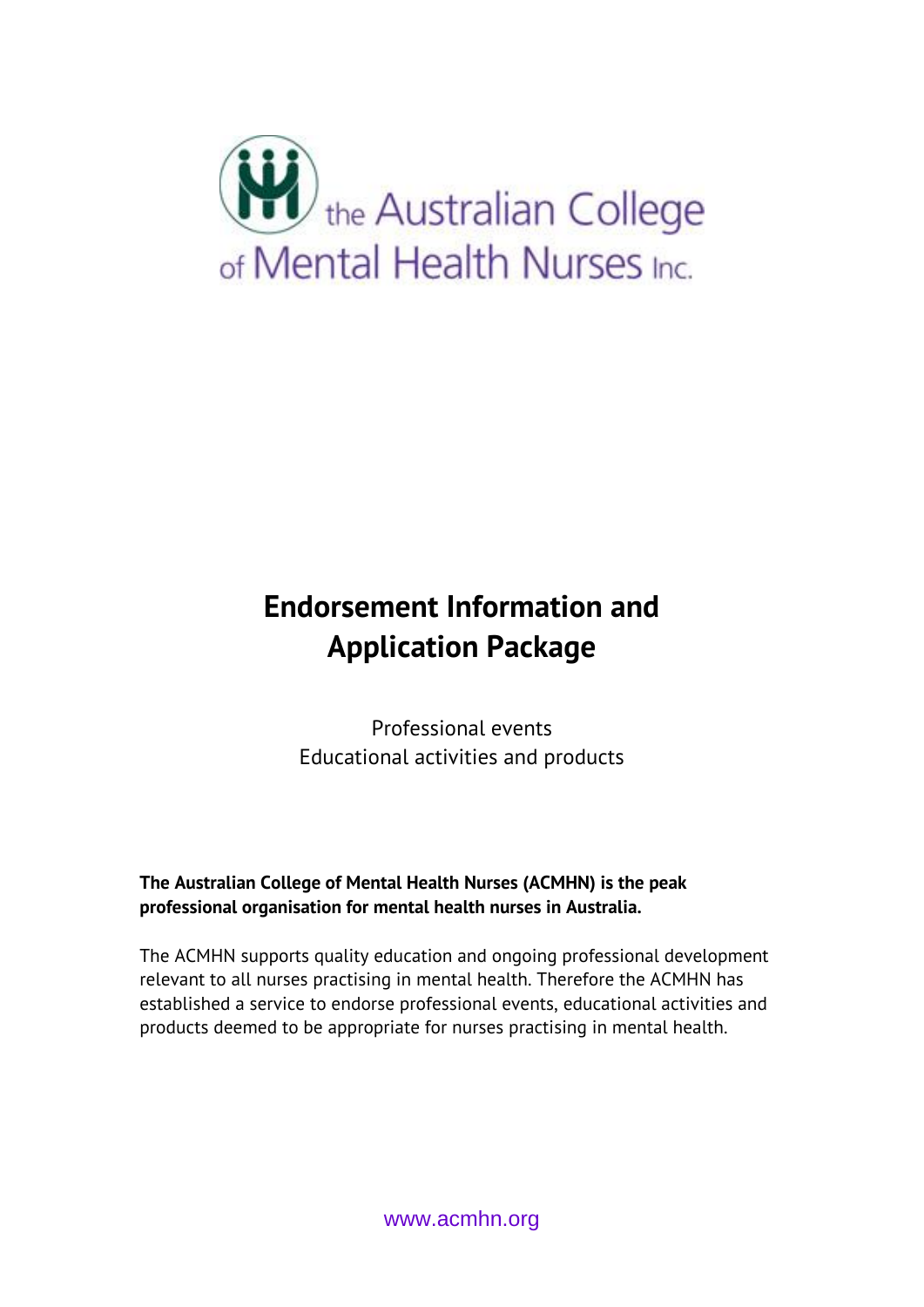## the Australian College of Mental Health Nurses Inc.

## **What is endorsement?**

Endorsement is a process by which professional events, educational activities and products are assessed and given recognition by the ACMHN.

The aims of endorsement are:

- to ensure a minimum standard for Professional Development activities in mental health nursing are met;
- to allocate points consistently and equitably, reflecting the specialist or generalist value of the activity;
- to ensure the activities are relevant to the needs of the members as well as of employers, clients and the community;
- to provide feedback for the improvement of the educational and training value of the activities.

Endorsement is based on principles of adult learning and recognises the importance of different forms of teaching, different styles of learning and different professional needs. The criteria as outlined below are derived from empirically-based research into the effectiveness of Professional Development as a quality assurance mechanism.

## **Why does the ACMHN provide an endorsement service?**

The ACMHN endorsement service provides mental health nurses with confidence that an educational event or activity meets the standard set by their professional body. Endorsed activities or events are assessed against criteria to establish that they are well organised, meet legal requirements, and are based on up to date evidence.

Endorsement may also enhance the marketing of professional events, educational activities and products. The ACMHN maintains a list of all endorsed products on our website so you also receive additional marketing exposure for your product.

## **Levels of Endorsement**

There are two levels of endorsement.

Level 1 Endorsement applies to all educational events, products and materials of relevance to mental health nursing, including but not limited to:

- short courses
- workshops
- conferences
- clinical manuals
- multi-media products

Level 1 Endorsement is provided to events, products and materials that are demonstrated to be relevant to the MHN audience and of high quality.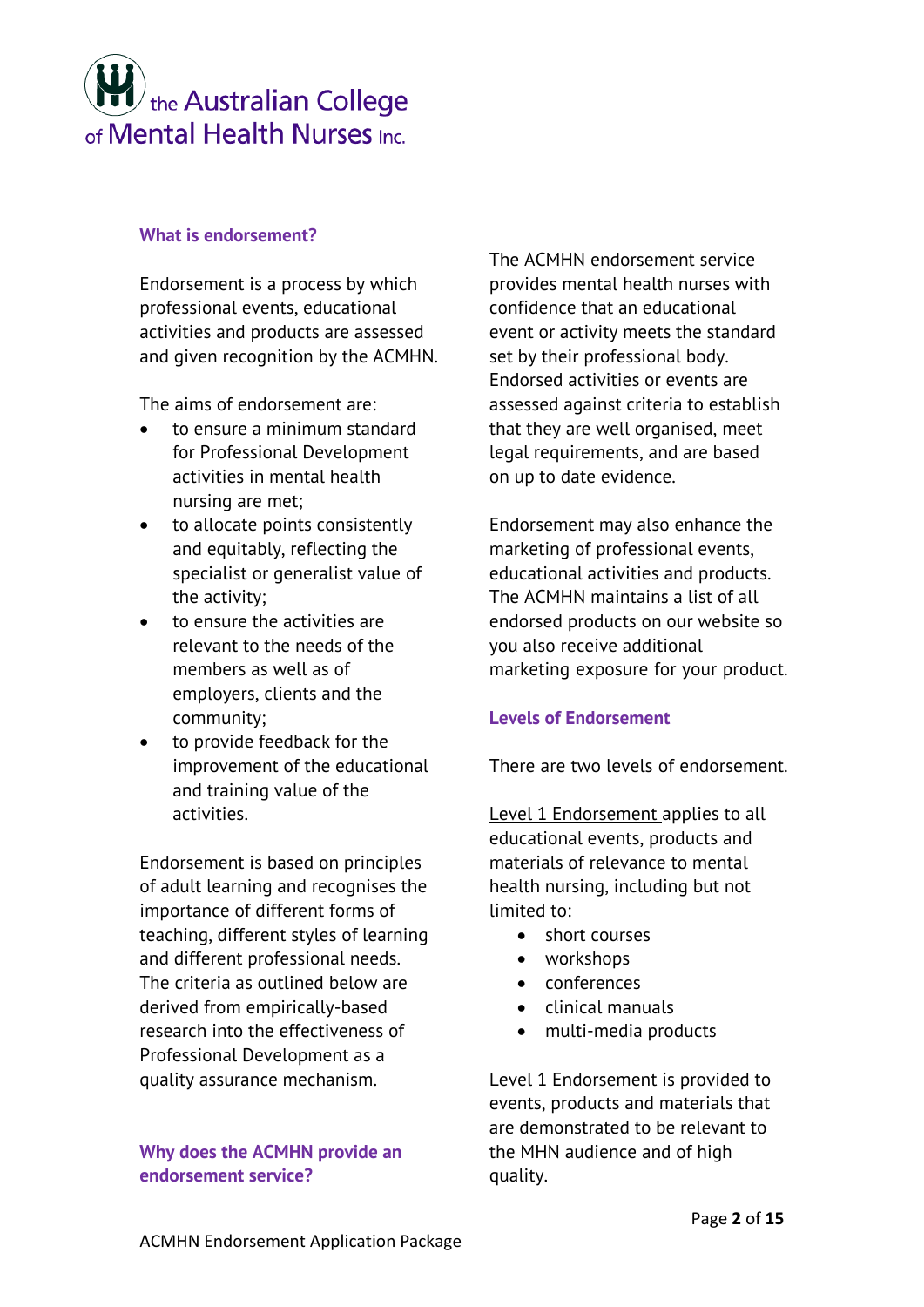# the Australian College of Mental Health Nurses Inc.

Level 2 Endorsement applies to events, products and materials (as outlined above) that are targeted toward and prepared specifically for mental health nurses. This content would be presented at a postgraduate level and would be deemed suitable Professional Development activities for Credentialed Mental Health Nurses.

## **How to apply?**

Fill in the Endorsement Application form – either Level 1, or, for Level 2 complete both Level 1 and Level 2 criteria. Attach all required information and documentation.

Submit your application by email or in hard copy. Applications must be accompanied by the non-refundable administration fee: Level 1 - \$75.00, Level 2 - \$100.00.

## **Who are the assessors?**

Endorsement assessors are members of the ACMHN with expertise in their field of specialisation, education and the endorsement principles.

## **What is the assessment timeframe?**

Assessors undertake this important work on a voluntary basis, in addition to the responsibilities of their employment. Provided an application is correctly completed and includes all the necessary supporting documentation,

notification of an outcome would ordinarily be received within 6 weeks of an application being submitted.

## **What happens once an endorsement application has been assessed?**

Following completion of an endorsement application, the applicant will receive notification of the outcome from the ACMHN.

If your product is endorsed, you will be required to pay the endorsement fee.

You will be able to provide a short description of the product for the ACMHN website. Applicants will also be given advice regarding the use of the specific wording/logo to be used in promotional and marketing material.

## **For how long is endorsement valid?**

Activities and other products can be endorsed for a period of 1, 2 or 3 years. In the case of educational products and materials, a change in content of more than 10% will require the submission of a new application for endorsement.

Endorsement for events (such as a conference) is for the duration of that event and lapses once the event has taken place.

The ACMHN reserves the right to deny endorsement at Level 1 or Level 2 should it be considered that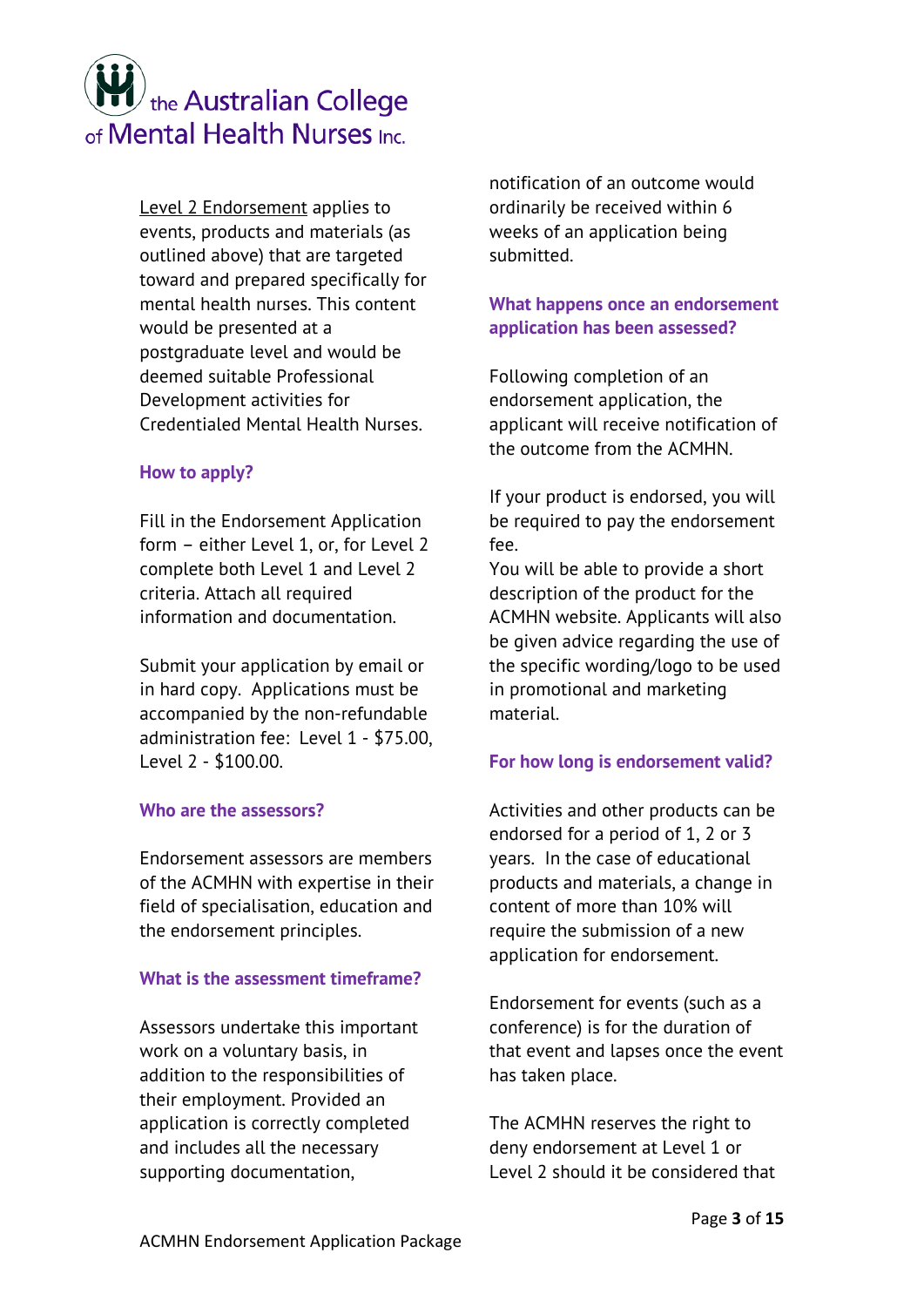# the Australian College of Mental Health Nurses Inc.

requirements for endorsement have not been met. In addition, endorsement may be withdrawn at any time should it be considered that the educational event, product or materials being delivered have been substantially altered so as not to be consistent with the original application under which endorsement was awarded.

## **Further information**

For further information, please contact the Australian College of Mental Health Nurses Telephone: 1300 667 079 Email: enquiries@acmhn.org

#### **Disclaimer**

The ACMHN takes care in its endorsement service to review any applications for endorsement according to the criteria set. To the extent permitted by law, the ACMHN expressly disclaim all and any liability related to any information presented in any event, educational products or materials endorsed by the ACMHN and for the results for any actions taken on the reliance of that information and are not responsible for any error or omission from the information.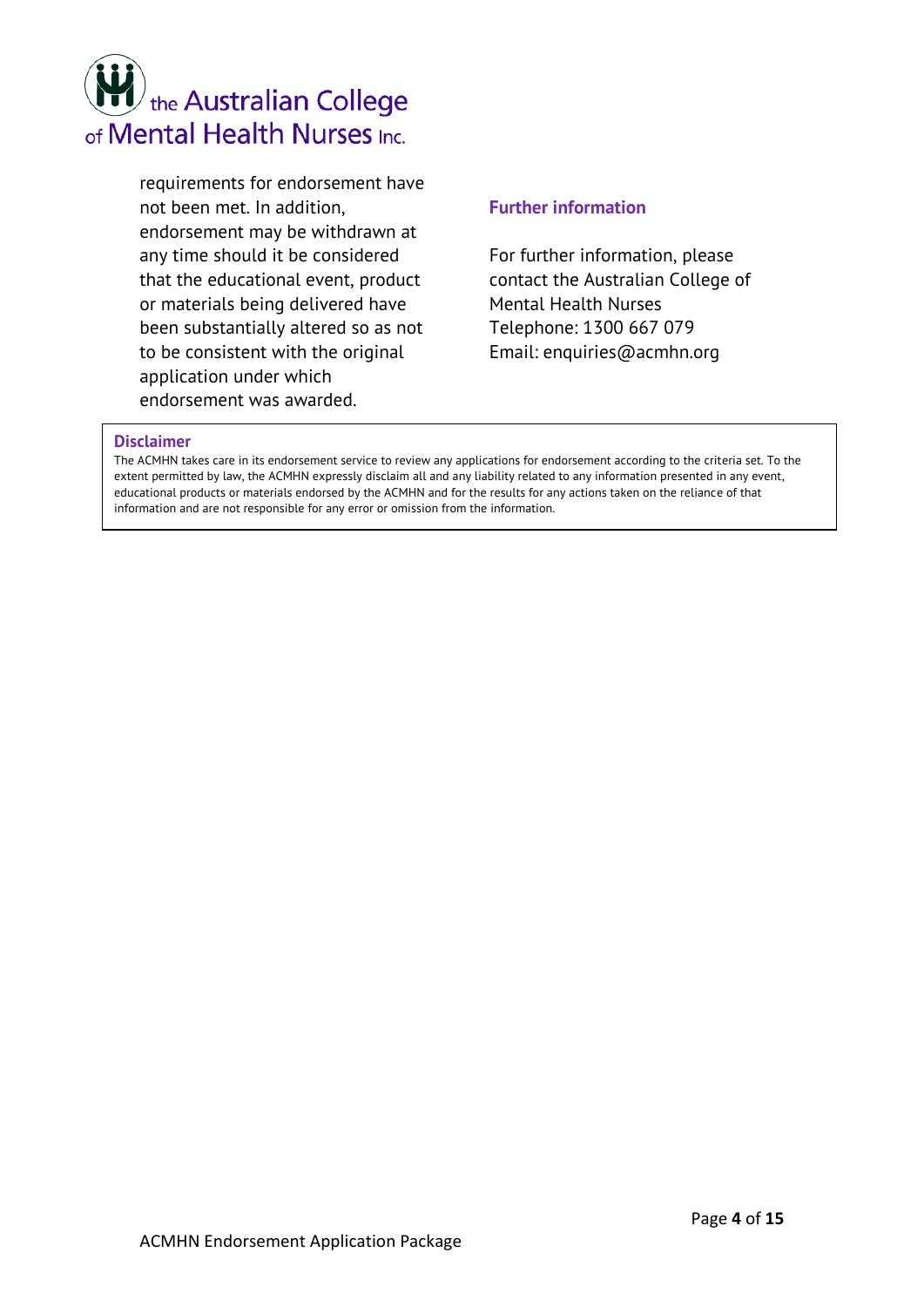

## **ENDORSEMENT APPLICATION FORM**

| 1.TITLE:                           | Title of professional event, educational activity or product:                                                                        |
|------------------------------------|--------------------------------------------------------------------------------------------------------------------------------------|
| 2. PROVIDER<br><b>DETAILS:</b>     | Name, description and postal address of the organisation/s providing<br>the professional events, educational activities and products |
| <b>3. CONTACT</b><br><b>PERSON</b> | <b>Contact Name:</b>                                                                                                                 |
|                                    | Telephone:                                                                                                                           |
|                                    | Fax:                                                                                                                                 |
|                                    | Email:                                                                                                                               |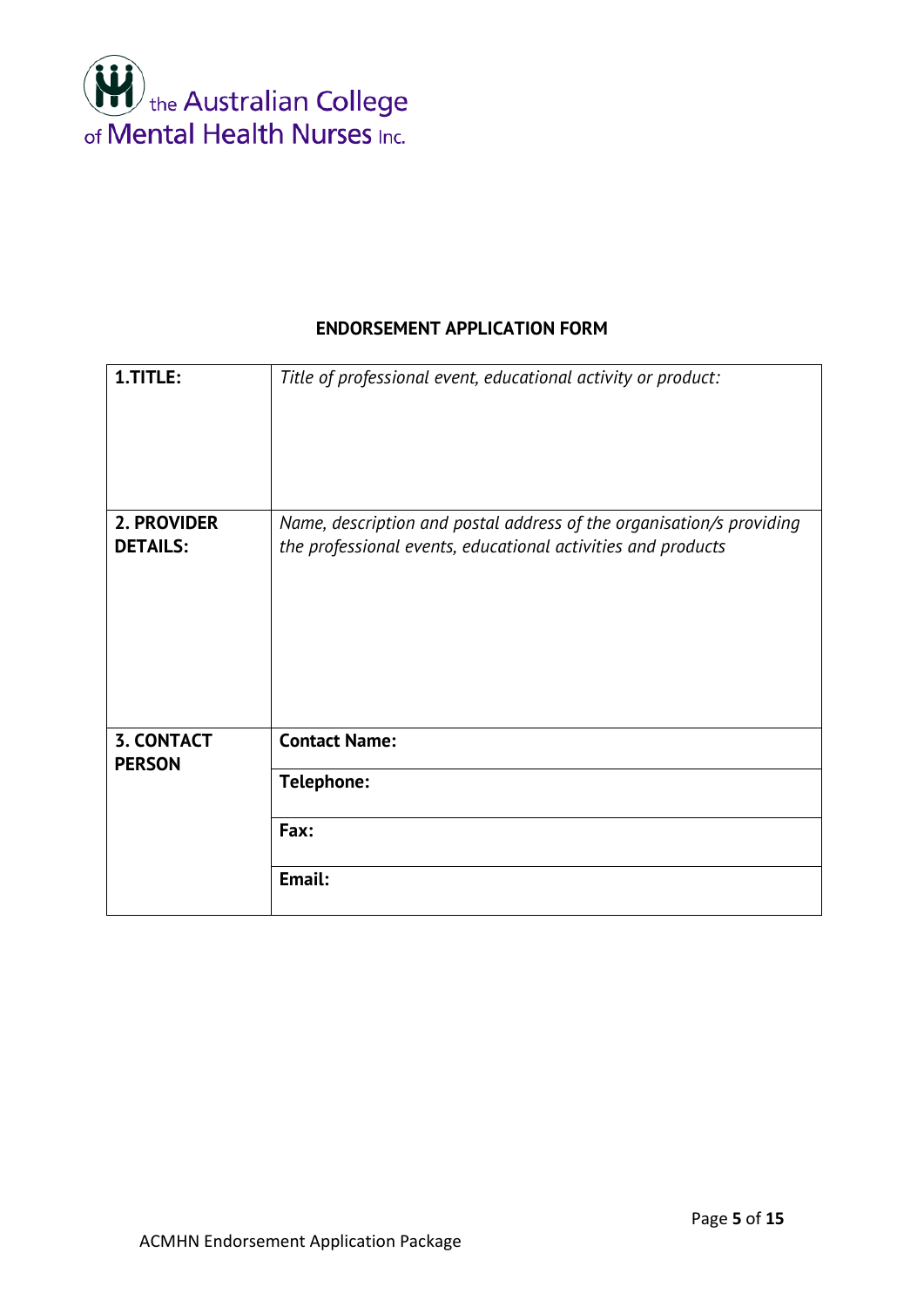

## **4. CONTENT AND DELIVERY**

*4.1 Outline the main purpose of the professional events, educational activities and products:*

*4.2 Provide a brief description of the content of the professional events, educational activities and products (maximum 250 words):*

*4.3 Briefly outline the intended audience for the professional event; the educational activities and products; the anticipated learning outcomes and assessment (if applicable).*

*4.4 Provide details of the qualifications and relevant professional experience of the person/s involved in developing and/or delivering the professional events, educational activities and products. (You may attach CVs.)*

*4.5 Provide details of the venue where the short course, workshop, or conference is to be conducted, the number of times the event will be offered per calendar year and how many hours of direct learning the activity, event or product provides.*

*4.6 Will those participating in or using the professional events, educational activities and products receive formal certification of attendance or completion? (provide details):*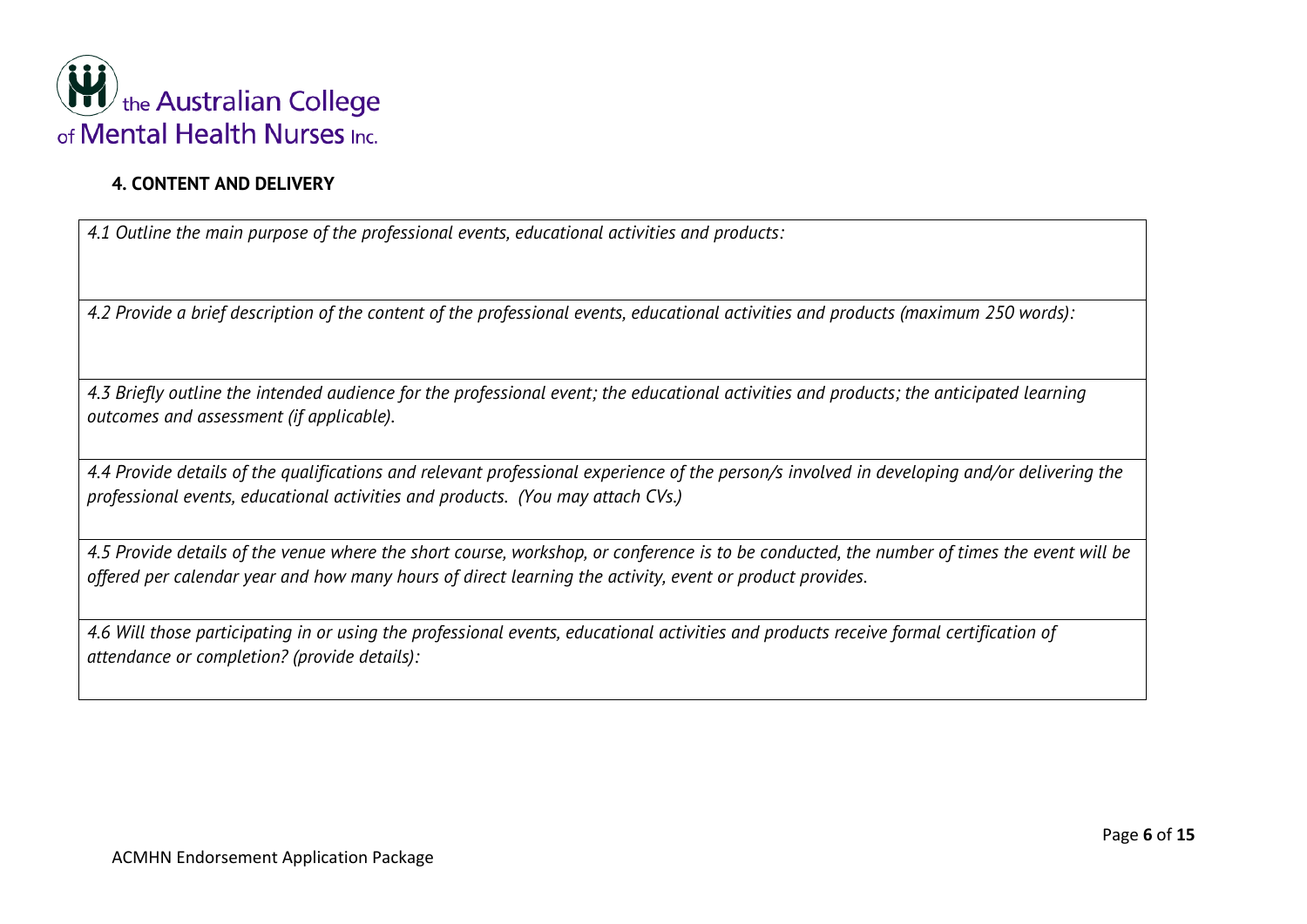

| 4.7 Indicate the period of endorsement required:                                                                              |  |
|-------------------------------------------------------------------------------------------------------------------------------|--|
| Once only event                                                                                                               |  |
| Event to be conducted once or more during the period of 1 year from date of endorsement.                                      |  |
| Event to be conducted once or more during the period of 2 years from date of endorsement.                                     |  |
| Event to be conducted once or more during the period of 3 years from date of endorsement.                                     |  |
| 4.8 Indicate the Level of endorsement required:                                                                               |  |
| Level 1 Endorsement - endorsed as a quality product, not eligible for CPD points                                              |  |
| Level 2 Endorsement - endorsed as a targeted product, suitable for MHNs at post graduate level,<br>CPD points to be allocated |  |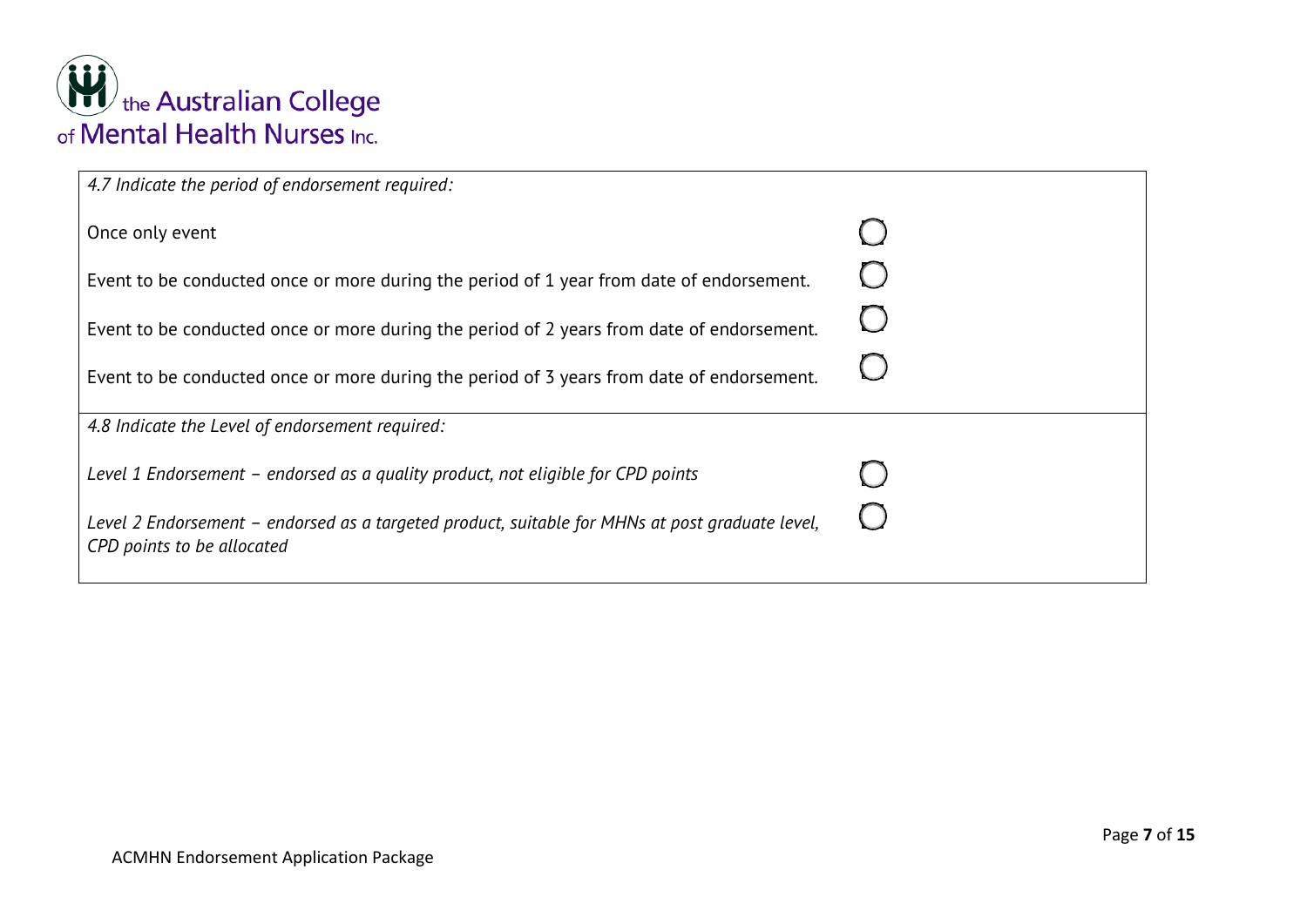

## **5. CRITERIA AND INDICATORS FOR ENDORSEMENT**

Applications for endorsement will be assessed against the following criteria and indicators. You should provide a short statement to address each indicator. Where applicable, you should also attach documentation to support your claims against each indicator.

## **Complete Criterion 1 & 2 for Level 1 and Level 2 applications**

|                                                                                                                                                                                                                                | <b>Criterion 1:</b><br>The professional event/educational activity/ product is being staged or has been produced by a reputable provider |
|--------------------------------------------------------------------------------------------------------------------------------------------------------------------------------------------------------------------------------|------------------------------------------------------------------------------------------------------------------------------------------|
| <b>INDICATORS</b>                                                                                                                                                                                                              | <b>EVIDENCE</b>                                                                                                                          |
| 1.1 The provider conducts their business according<br>to current legal requirements and has public<br>liability insurance and/or professional indemnity<br>insurance. Please provide a copy of your<br>compliance certificate. | Please provide a short statement to address each indicator.                                                                              |
| 1.2 The provider operates according to a relevant<br>code of practice, standards or quidelines for the<br>delivery of educational services. Please outline.                                                                    |                                                                                                                                          |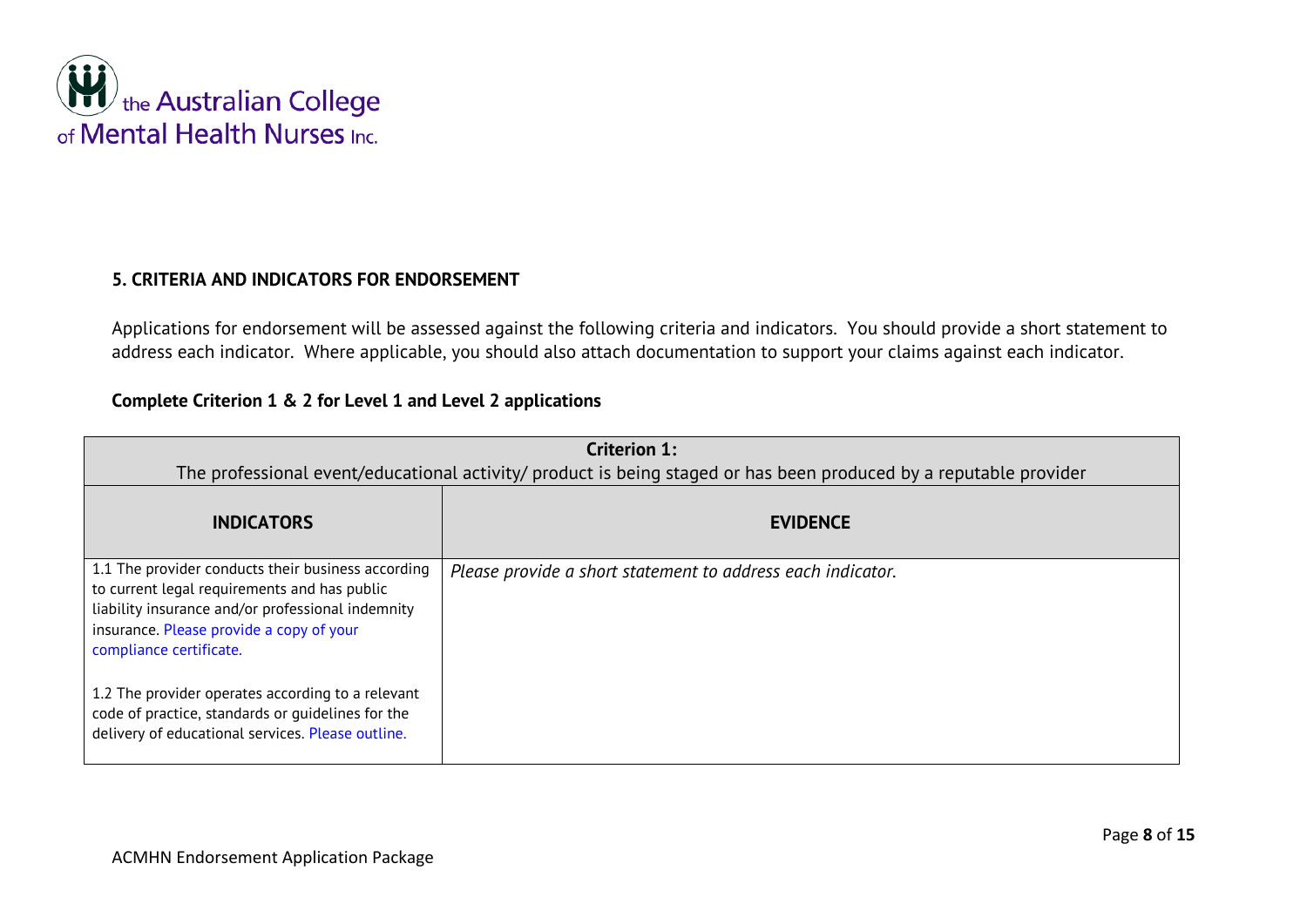

| 1.3 Provider's ABN included in the application.<br>Please provide.                                                                                                                                             |                                                                                                                                                                                     |
|----------------------------------------------------------------------------------------------------------------------------------------------------------------------------------------------------------------|-------------------------------------------------------------------------------------------------------------------------------------------------------------------------------------|
|                                                                                                                                                                                                                |                                                                                                                                                                                     |
|                                                                                                                                                                                                                | <b>Criterion 2:</b>                                                                                                                                                                 |
|                                                                                                                                                                                                                | The professional event/educational activity/ product is of high quality and is being staged or has been produced by providers with<br>appropriate background and expertise to do so |
| <b>INDICATORS</b>                                                                                                                                                                                              | <b>EVIDENCE</b>                                                                                                                                                                     |
| 2.1 Evidence that the title and aims of the<br>event/activity/product are in line with the specific<br>content area. Please provide an overview/outline<br>of the event/activity/product.                      | Please provide a short statement to address each indicator.                                                                                                                         |
| 2.2 Learning experiences and teaching<br>methodologies enable achievement of event,<br>activity or product objectives. Please provide<br>overview.                                                             |                                                                                                                                                                                     |
| 2.3 Includes an evaluation measure that reflects<br>the aims and objectives of the content area. Please<br>provide.                                                                                            |                                                                                                                                                                                     |
| 2.4 Authors/providers/presenters are appropriately<br>qualified and experienced to produce and deliver<br>the educational material. Please provide overview<br>and attach a brief resume of the person(s) most |                                                                                                                                                                                     |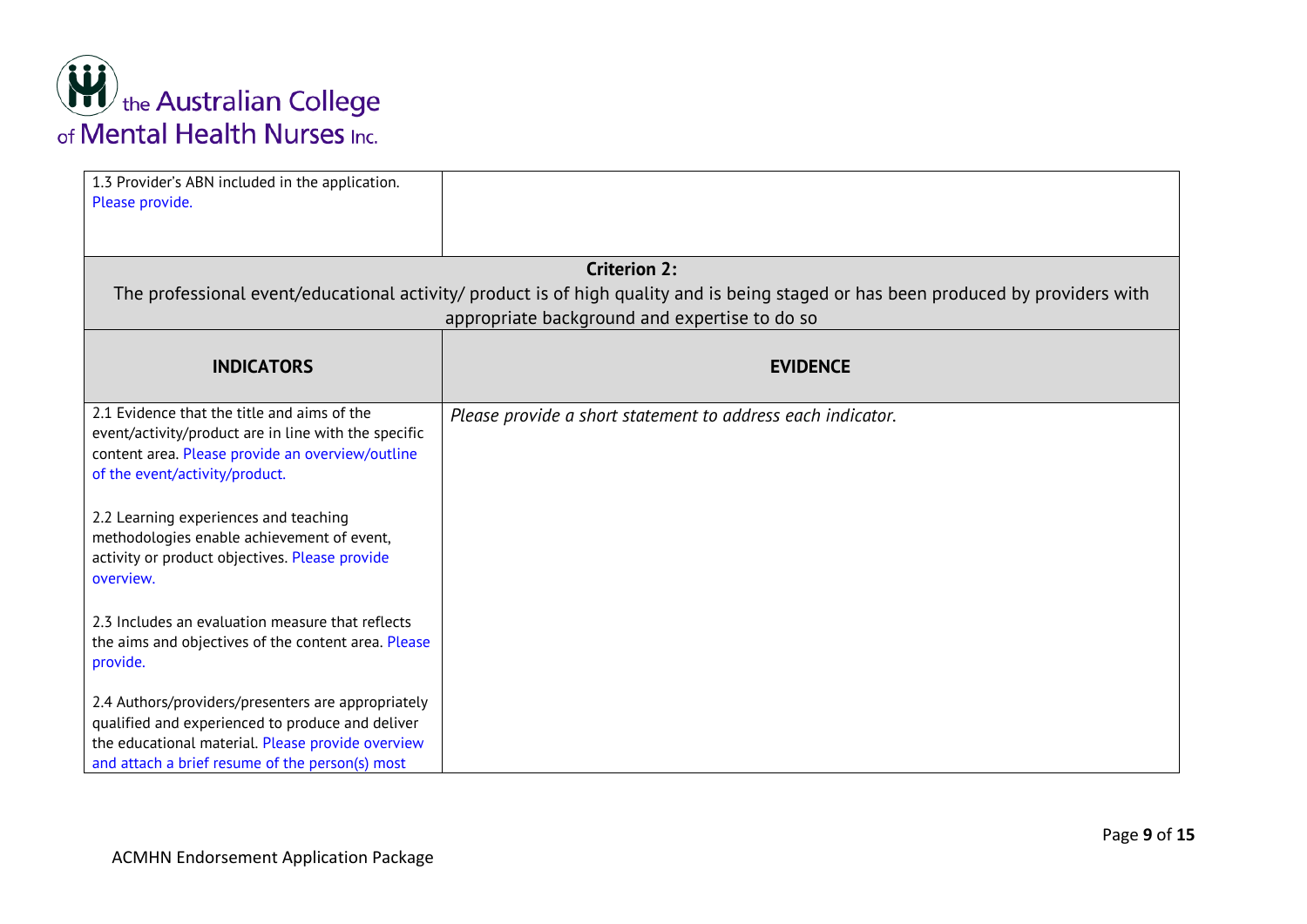

| responsible for developing, providing/hosting and<br>delivering the product. |  |
|------------------------------------------------------------------------------|--|
|                                                                              |  |

## **Complete Criterion 3 - 5 for Level 2 applications only**

|                                                                                                      | <b>Criterion 3:</b>                                                                                                               |
|------------------------------------------------------------------------------------------------------|-----------------------------------------------------------------------------------------------------------------------------------|
|                                                                                                      | The professional event/educational activity/educational product is current and evidence based and is consistent with contemporary |
|                                                                                                      | mental health practice, issues and trends                                                                                         |
| <b>INDICATORS</b>                                                                                    | <b>EVIDENCE</b>                                                                                                                   |
| 3.1 The supporting evidence base is current and<br>clearly documented. Please provide reference list | Please provide a short statement to address each indicator.                                                                       |
| of a minimum of five key references supporting the                                                   |                                                                                                                                   |
| contemporary nature of the material.                                                                 |                                                                                                                                   |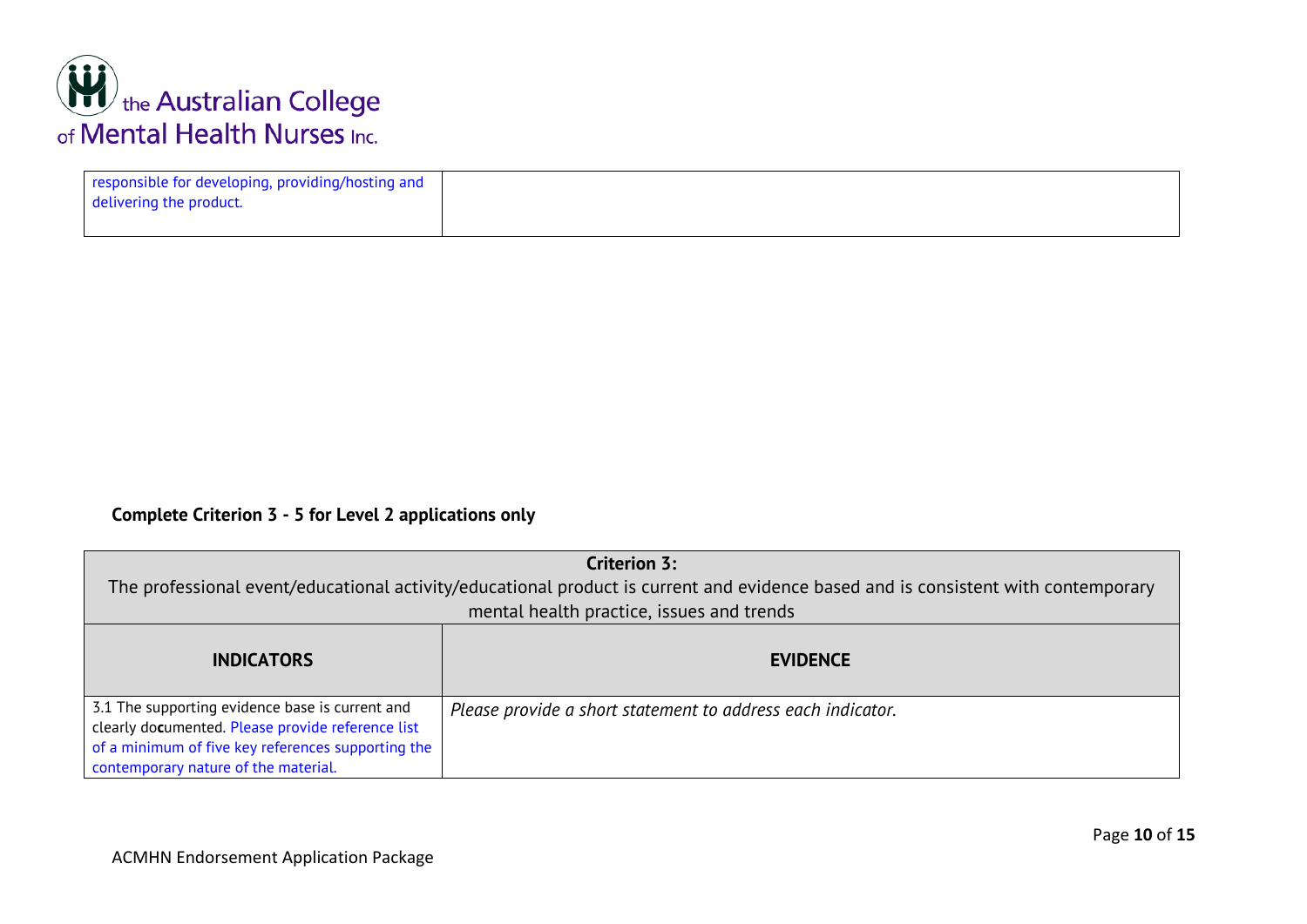

| 3.2 The topic and content of the activity and the<br>expected learning objectives are relevant, useful<br>and important for mental health nurses.<br>3.3 Authors/providers are appropriately qualified<br>and experienced to produce and deliver the<br>educational material to postgraduate mental<br>health nurses. Please provide summary biography<br>and attach CV of key presenters.<br>3.4 Authors/providers demonstrate that mental<br>health nurses have been substantially involved in<br>the planning, development and/or delivery of the<br>event/activity/program/product. Please provide<br>evidence. |                                                                                                                                                                                                       |
|---------------------------------------------------------------------------------------------------------------------------------------------------------------------------------------------------------------------------------------------------------------------------------------------------------------------------------------------------------------------------------------------------------------------------------------------------------------------------------------------------------------------------------------------------------------------------------------------------------------------|-------------------------------------------------------------------------------------------------------------------------------------------------------------------------------------------------------|
|                                                                                                                                                                                                                                                                                                                                                                                                                                                                                                                                                                                                                     | <b>Criterion 4:</b><br>The content and mode of delivery of the professional event/educational activity/educational product is appropriate to mental health nurses with postgraduate<br>qualifications |
| <b>INDICATORS</b>                                                                                                                                                                                                                                                                                                                                                                                                                                                                                                                                                                                                   | <b>EVIDENCE</b>                                                                                                                                                                                       |
| 4.1 Learning objectives / content / layout /<br>organisation demonstrates an appropriate standard<br>that supports the learning of participants. Please<br>provide content outline and learning objectives.                                                                                                                                                                                                                                                                                                                                                                                                         | Please provide a short statement to address each indicator.                                                                                                                                           |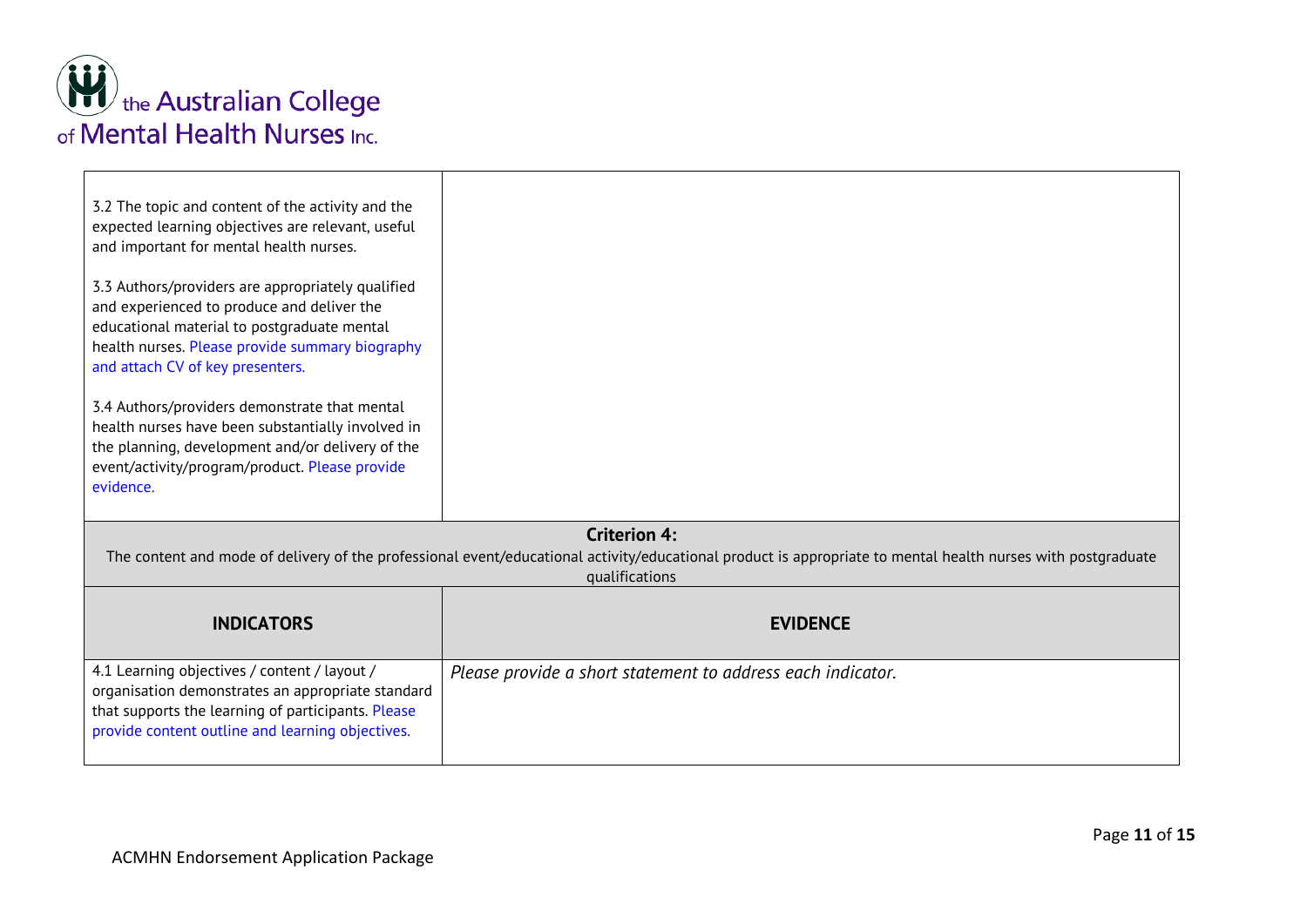

| 4.2 The materials are straight forward to use and<br>appropriate for mental health nurses with<br>postgraduate qualifications.<br>4.3 Material demonstrates content expertise and<br>pedagogical expertise. Please provide content<br>outline and address pedagogy in application. |                                                              |
|------------------------------------------------------------------------------------------------------------------------------------------------------------------------------------------------------------------------------------------------------------------------------------|--------------------------------------------------------------|
|                                                                                                                                                                                                                                                                                    |                                                              |
|                                                                                                                                                                                                                                                                                    | <b>Criterion 5:</b>                                          |
|                                                                                                                                                                                                                                                                                    | Learning outcomes are reflected in the assessment/evaluation |
| <b>INDICATORS</b>                                                                                                                                                                                                                                                                  | <b>EVIDENCE</b>                                              |
| 5.1 There is evidence provided that the quality of<br>the learning experience will be evaluated in an<br>appropriate manner. Please provide a copy of the<br>evaluation.                                                                                                           | Please provide a short statement to address each indicator.  |
|                                                                                                                                                                                                                                                                                    |                                                              |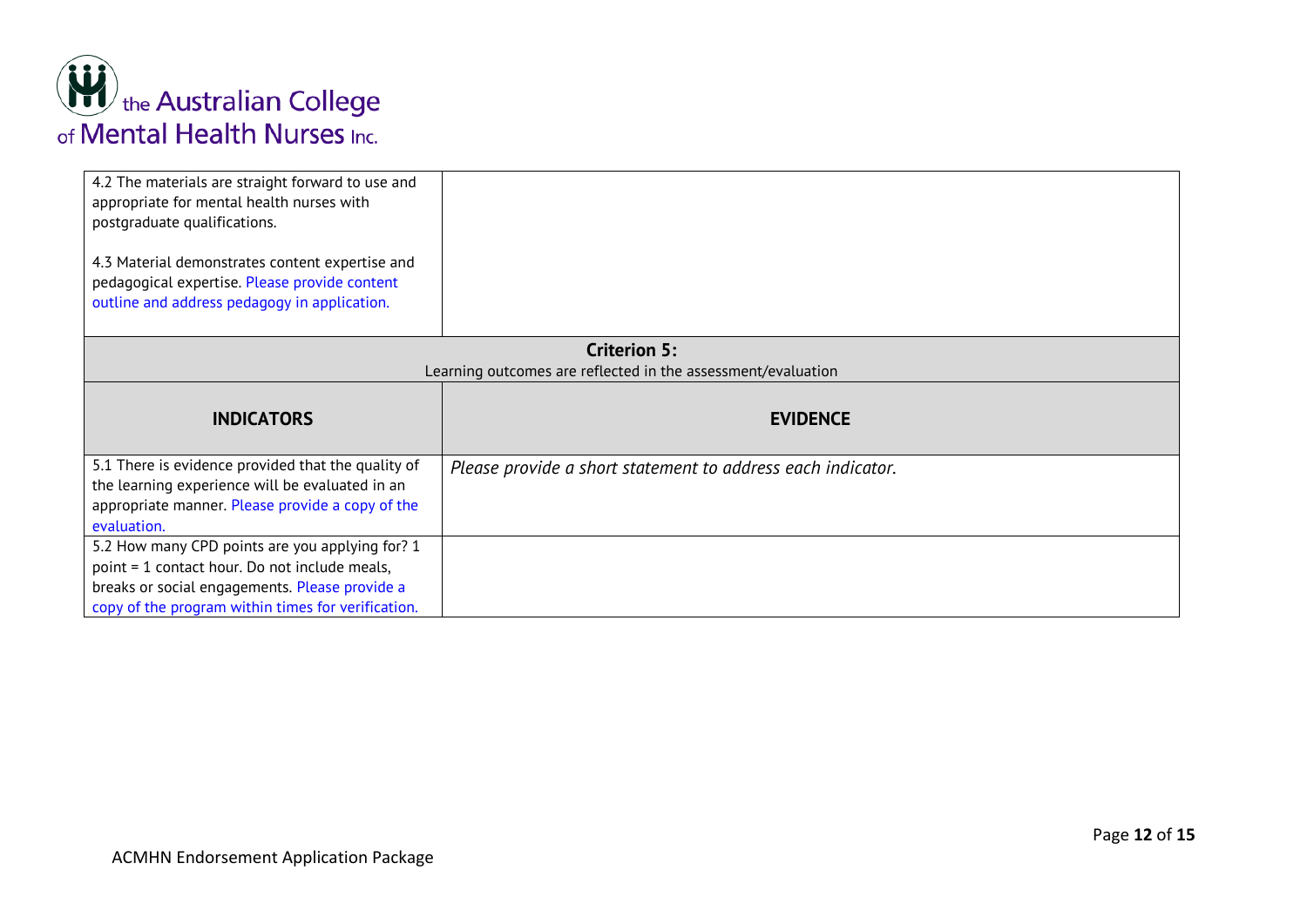

## **6. FEE FOR ENDORSEMENT APPLICATIONS**

*Payment of the Non-Refundable Application Fee must be made at the time of the application or your application will not be considered.* 

| <b>LEVEL 1 ENDORSEMENT FEES</b>                                   |                 |
|-------------------------------------------------------------------|-----------------|
| Non-Refundable Application Fee                                    | $$75.00 + GST$  |
| (must be paid with application)                                   |                 |
| <b>Level 1 Approved Endorsement Fee</b>                           |                 |
| Once only event                                                   | $$125.00 + GST$ |
| Event to be conducted once or more during the period of           |                 |
| 1 year from date of endorsement.                                  | $$255.00 + GST$ |
| Event to be conducted once or more during the period of 2         |                 |
| years from date of endorsement.                                   | $$250.00 + GST$ |
| Event to be conducted once or more during the period of 3         |                 |
| years from date of endorsement.                                   | $$350.00 + GST$ |
| <b>LEVEL 2 ENDORSEMENT FEES</b><br>Non-Refundable Application Fee |                 |
| (must be paid with application)                                   | $$100.00 + GST$ |
| <b>Level 2 Approved Endorsement Fee</b>                           |                 |
| Once only event                                                   | $$250.00 + GST$ |
| Event to be conducted once or more during the period of 1         |                 |
| year from date of endorsement.                                    | $$300.00 + GST$ |
| Event to be conducted once or more during the period of 2         |                 |
| years from date of endorsement.                                   | $$350.00 + GST$ |
| Event to be conducted once or more during the period of 3         |                 |
| years from date of endorsement.                                   | $$400.00 + GST$ |
|                                                                   |                 |

*Successful applications will be invoiced the applicable fee upon notification of the outcome of the application.* 

All fees are GST inclusive. Payment by Visa/Mastercard or direct deposit is accepted. See the separate payment page for details on how to make your payment.

Please contact the College at [enquiries@acmhn.org](mailto:enquiries@acmhn.org) for a fee structure to endorse multiple events/courses.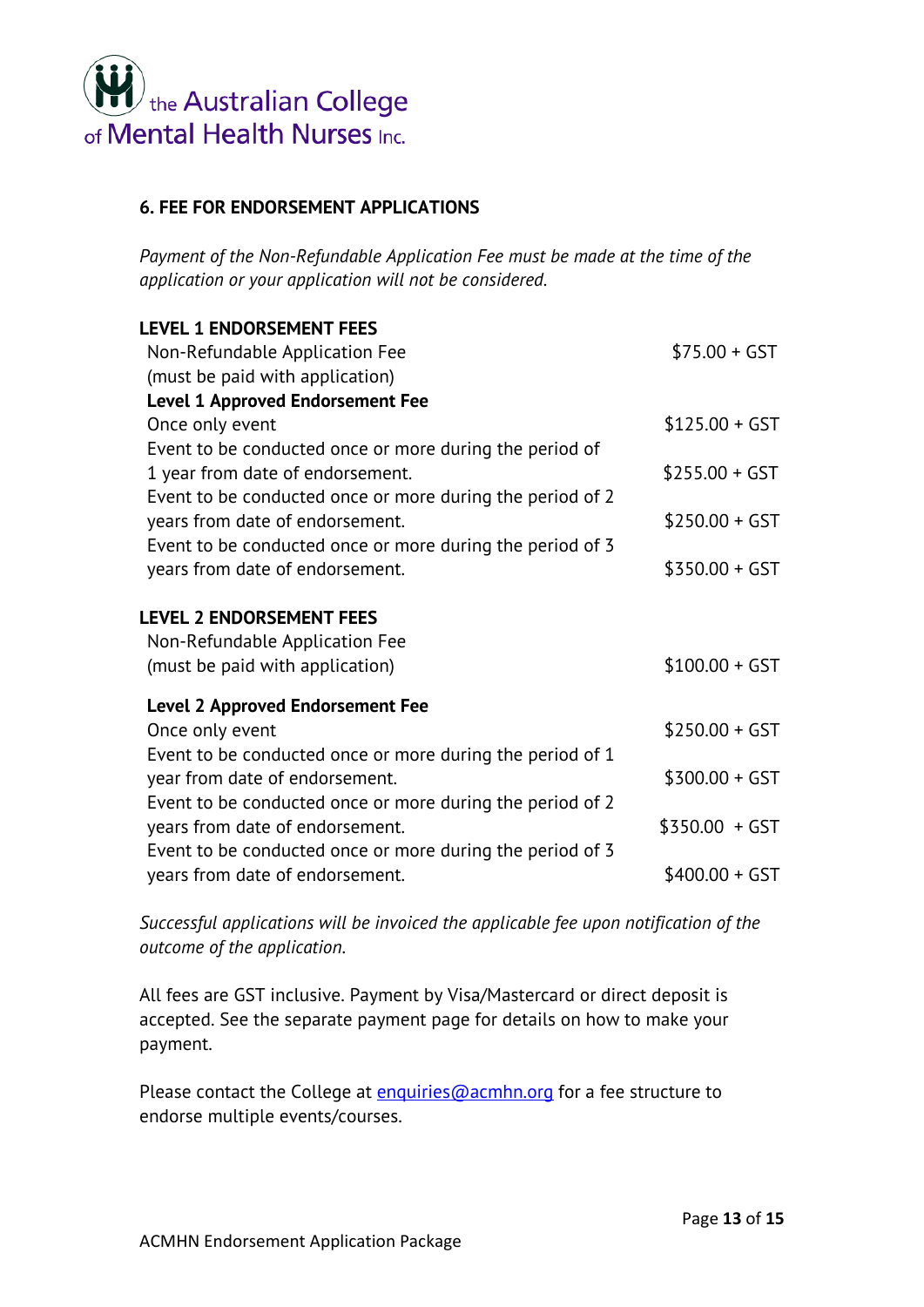

## **7. TERMS AND CONDITIONS**

Endorsement by the Australian College of Mental Health Nurses is only valid if the information provided in the application for endorsement is correct.

Endorsement is for up to three (3) years or a lesser period as specified by the ACMHN. Endorsement is invalidated if the content or organizational aspects of the event, activity or product change by 10% or more.

Applicants and the organisations they represent may not advertise that the event, activity or product is endorsed, or use the ACMHN logo without the expressed permission of the Australian College of Mental Health Nurses.

## **8. DECLARATION**

I wish to apply for Level 1/Level 2 endorsement of the professional event/ educational activity/product (circle as appropriate) by the Australian College of Mental Health Nurses and I declare that the information provided in this application and attachments is correct.

If this professional event/educational activity/educational product receives endorsement by the Australian College of Mental Health Nurses, I agree to the terms and conditions laid down by the Australian College of Mental Health Nurses for the Endorsement.

Signed: Date:

Name (please print): Position: